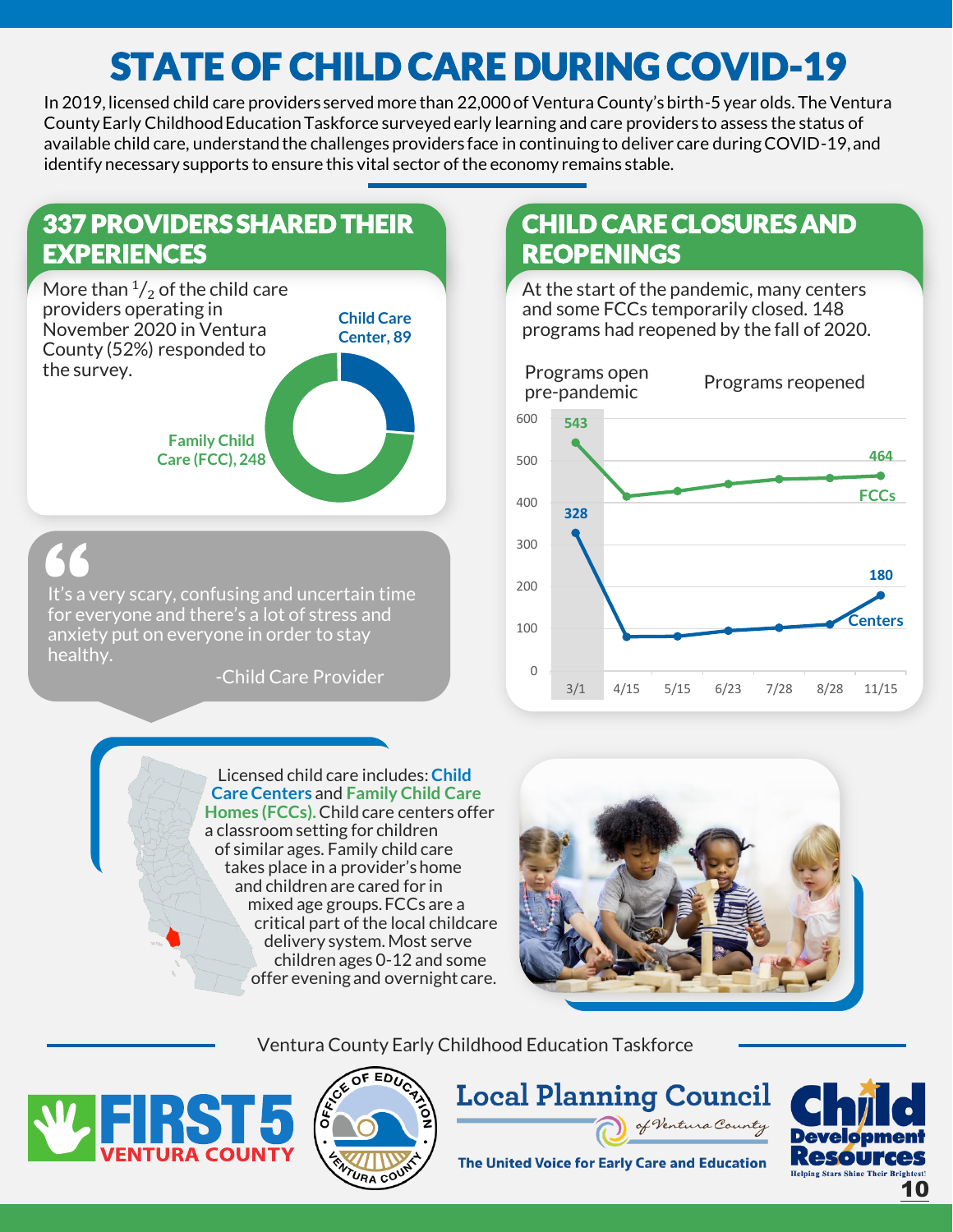# THE COVID PANDEMIC HAS GREATLY IMPACTED CHILD CARE OPERATIONS

While many child care providers were able to reopen after a temporary closure, some are still not fully enrolled. Providers have also had to make significant modifications to their businesses and face ongoing challenges that impact their sustainability.



# **66**<br>It's a<br>with

It's a challenging time with severe financial consequences for programs trying to stay afloat. We are maintaining quality but are we going to make it financially?

- Child Care Provider

## PROVIDERS HAVE MADE SIGNIFICANT MODIFICATIONS TO STAY OPEN

Nearly  $\frac{2}{3}$  of surveyed providers (66%) shared that they have modified operations beyond public health requirements to remain open. **Centers more often reduced hours of operation and furloughed staff** while **FCCs more often increased hours of operation and hired additional staff.** 

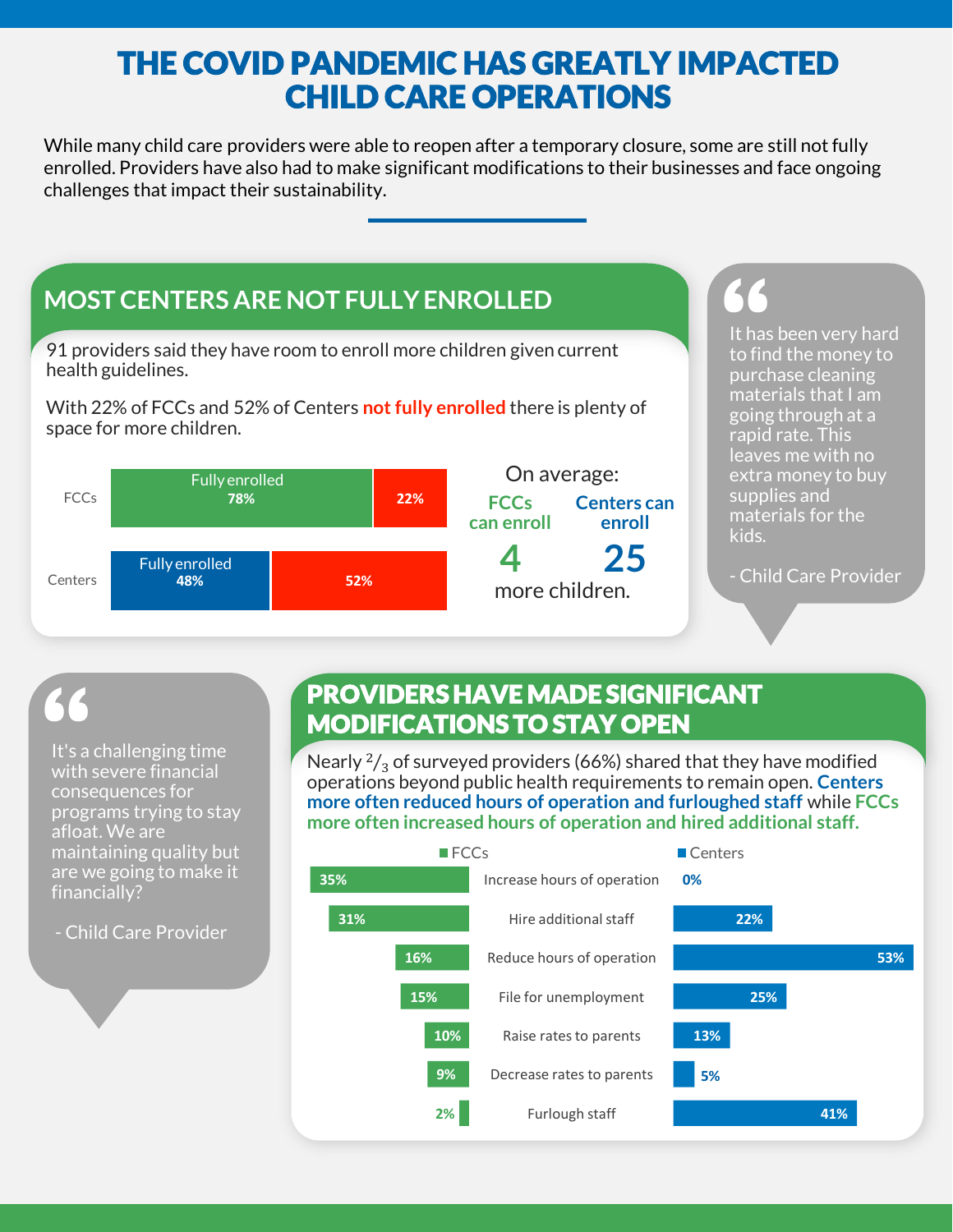# TOP 5 CHALLENGES IN PROVIDING CARE

Providers identified a number of ongoing challenges to providing care during the COVID-19 pandemic.



#### **FCCs**

#### **Centers**



### PROVIDERS ARE SUPPORTING SCHOOL-AGE CHILDREN WITH DISTANCE LEARNING

With many elementary schools in Ventura County closed, **166 FCCs** and **19 Centers** reported that they are helping school age children with distance learning while also meeting the needs of the younger children in their care.



*\*For more on how FCCs are supporting school age children with distance learning, visit:<https://bit.ly/36U9ExB>*



**79%**